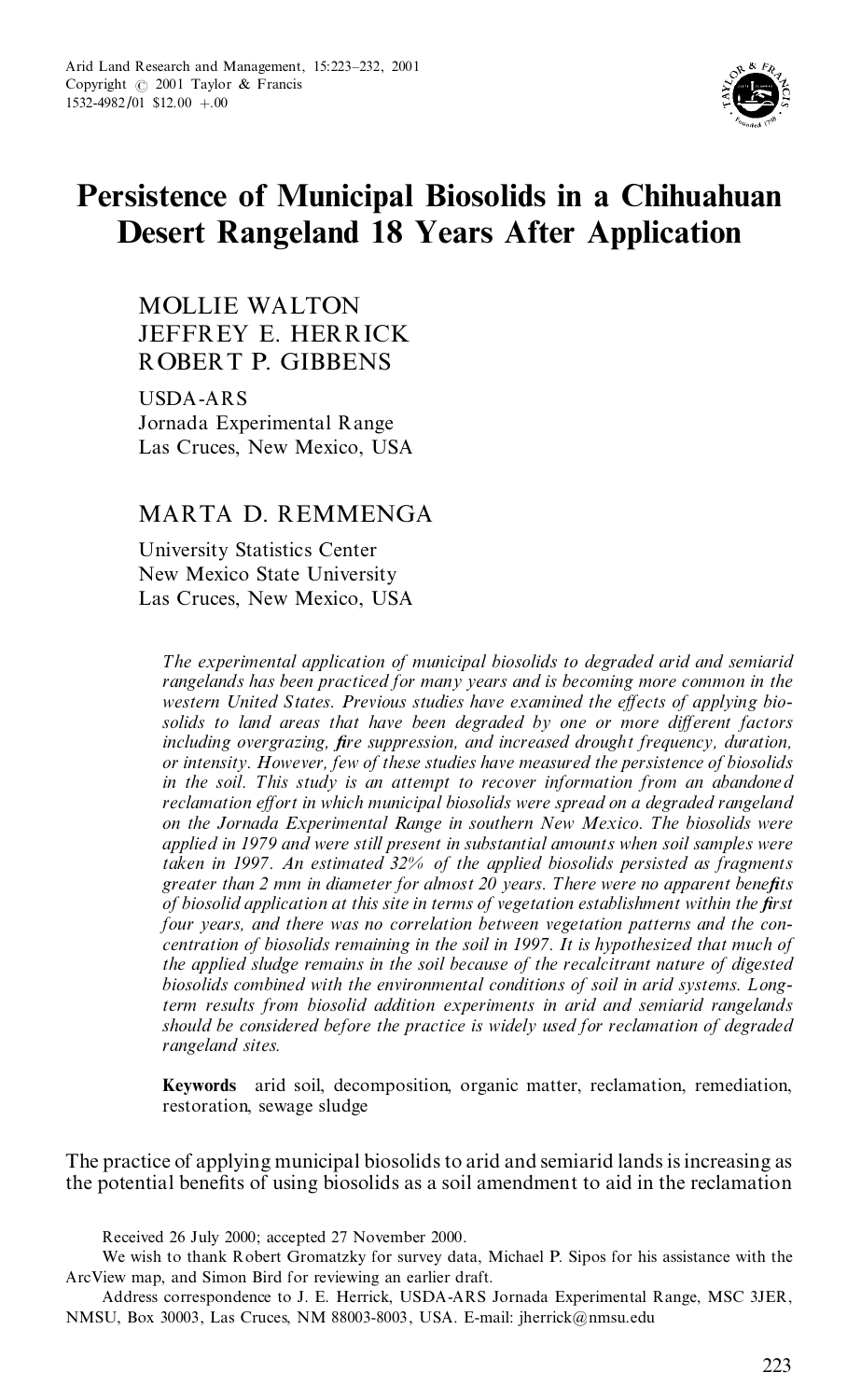of degraded sites are recognized. Reclamation successes from biosolid applications have been attributed to a variety of factors. These include the high level of organic carbon (C) available to soil microbes (Seaker and Soppe, 1988) and the slow release of nitrogen (N) from organic solids (Pierce et al., 1998; Seaker and Sopper, 1988). The recovery and subsequent stability of the soil ecosystem and the establishment and persistence of a healthy plant community depend on continuous accumulation and cycling of organic matter (Seaker and Sopper, 1988; Verstraete, 1986; White, Loftin, and Aguilar, 1997).

Decomposition of biosolid mixtures occurs at different rates depending on initial composition (Gilmour, Clark, and Daniel, 1996) and environmental conditions (Ajwa and Tabatabai, 1994; Boyle, 1990; McKinley and Vestal, 1985; Terry, Wilson, and Sommers, 1979). Easily degradable components include degradable carbohydrates, proteins, and soluble organic matter. These components make up the labile fraction of the biosolids. The stable fraction of biosolids can account for  $30-80%$  of the total. This fraction includes recalcitrant components of microbial cell walls, lignin-cellulose polymers, and organic-inorgani c complexes and has a much slower rate of decay than the labile fraction (Aiwa and Tabatabai, 1994; Boyle, 1990; Terry et al., 1979). Conse quently, much of the organic C in biosolids is more recalcitrant than native soil organic C. It has been calculated (Anderson and Domsch, 1989; Jenkinson and Ladd, 1981), that in agricultural soils, microbial biomass C represents only  $2-3\%$  of soil organic C. Carbon stabilized in biosolids is derived from digested microbial cell walls which is more stable than lignin-derived soil organic matter (Boyle and Paul, 1989).

The recalcitrant nature of digested biosolids coupled with the environmental conditions in semiarid and arid environments may hinder decomposition of these materials on native rangelands. Decomposition rates in soil are a function of many different environmental factors. Among the most important are oxygen availability, moisture content, pH, temperature, and available minerals (Ajwa and Tabatabai, 1994). Laboratory studies conducted under optimum conditions should be con sidered overestimates of field decomposition rates when environmental conditions are not conducive to optimal decomposition (Gilmour and Gilmour, 1980).

Municipal biosolids have been applied to arid and semiarid areas of the south western United States including the Rio Puerco Watershed northwest of Albuquerque, New Mexico (Fresquez, Francis, and Dennis, 1990; White et al., 1997; Whitford et al., 1989), the Sevilleta National Wildlife Refuge in central New Mexico (Aguilar et al., 1994), the Trans Pecos Resource Area, north of Sierra Blanca, Texas (Benton and Wester, 1998), and in Eagle County in western Colorado (Pierce et al., 1998). While the benefits of biosolid amendments to forage production and plant available nutrients in arid and semiarid rangelands are evident from the literature (Aguilar et al., 1994; Benton and Wester, 1998; Fresquez et al., 1990; Pierce et al., 1998; White et al., 1997), the ultimate fate of these materials is unknown. Long-term results for biosolid application experiments are few (White et al., 1997; Witter, Giller, and McGrath, 1994). This study presents the results of a biosolid application experiment 18 years after the initial application. The longest time span of any other study in arid and semiarid regions is nine years (White et al., 1997). Terry and others (1979) suggest that the turnover time of biosolids added to soil may be on the order of hundreds of years.

This study examined the persistence of aerobically digested municipal biosolids from the Las Cruces, New Mexico, Water Treatment Plant that were applied to a small area of degraded rangeland at the Jornada Experimental Range in 1979. Soil from this area was sampled in 1997.

### **Site Description**

The Jornada Experimental Range in southern New Mexico is located in the northern extent of the Chihuahuan Desert. Mean annual precipitation in the Jornada Basin is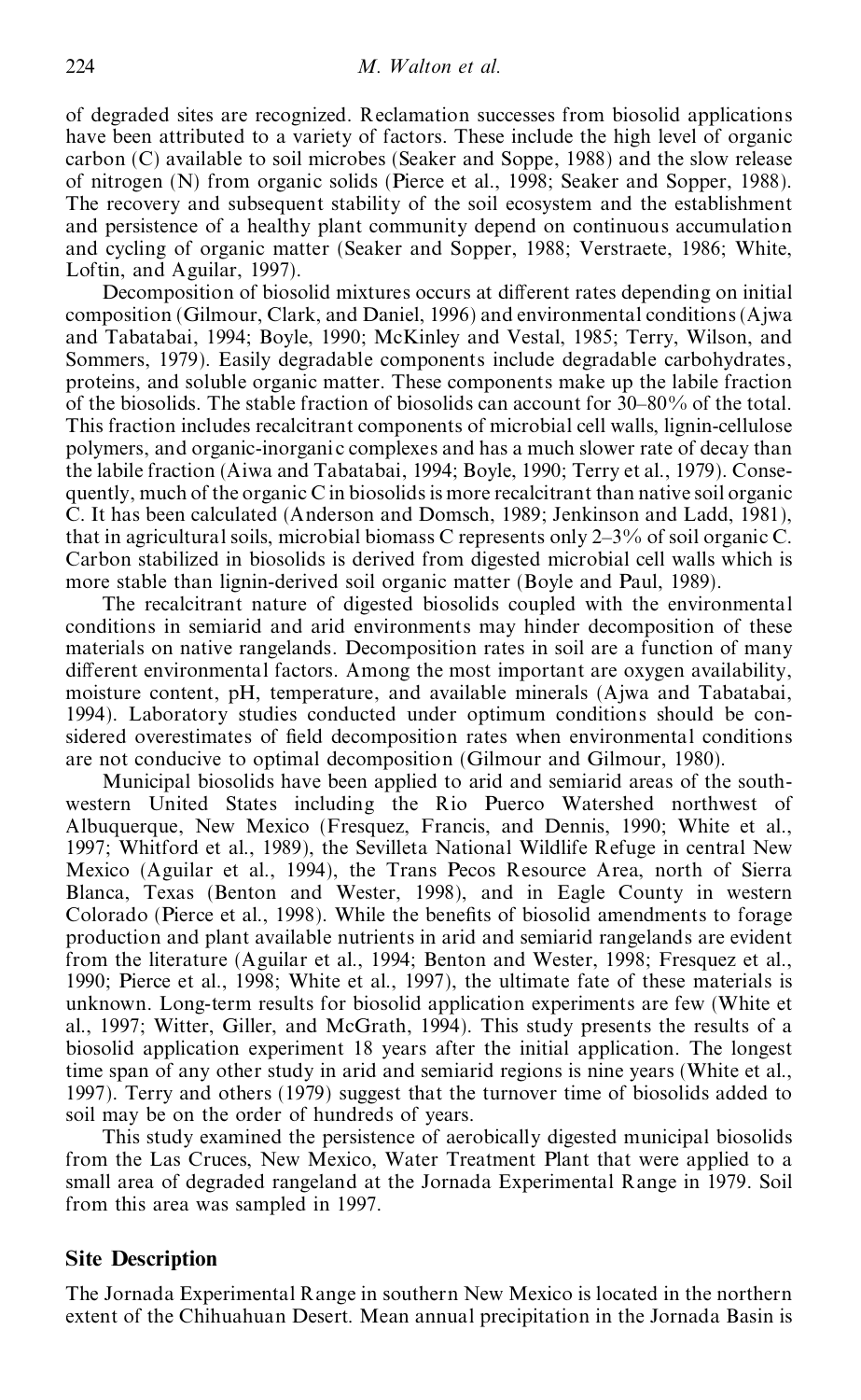

**FIGURE 1** Aerial photograph taken of water catchment dikes in 1998. Water catch ment dikes were numbered 1–5 from right to left. Elevation gradient runs from upslope at dike number 1 to downslope at dike number 5.

247 mm (average 1915–1998), with  $53\%$  occurring between July and September when convective thunderstorms dominate. Precipitation at the study site averaged 249 mm (1979 to 1997). Mean daily maximum temperature ranges from  $13^{\circ}$ C (January) to  $30^{\circ}$ C (June). The study site is located between the basin floor and alluvial slopes of the San Andres Mountains on a Doña Ana soil (fine-loamy, mixed, thermic Typic Haplargid) with an approximately  $1\%$  slope (Tromble, 1982). A physical soil crust forms under the impact of precipitation. This crust is further stabilized by *Microcoleus vaginatus* and other cyanobacterial species (J. Belnap, personal communication). The crust increases runoff and may reduce the number of plants that can emerge even in the presence of adequate soil moisture. The study site was virtually devoid of vegetation in 1975 and was chosen to test the effectiveness of water ponding as a reclamation measure. It is believed that the severe drought of the 1950s combined with over grazing may have been responsible for the lack of vegetative cover at this site. By 1997, when soil samples were taken, considerable recovery had occurred (Figure 1).

# **Materials and Methods**

In 1975, five horseshoe-shaped water catchment dikes were constructed (see Figure 1). The dikes were made with an irrigation border disc pulled by a farm tractor. The dikes were constructed so that runoff water would pond to a depth of 7.5 cm during a rain event, thus increasing water infiltration into the soil and increasing the amount of soil water available to plants (Tromble, 1982, 1983). Various treatments to establish native and introduced species on the barren areas above the dikes in the years from 1975 to 1978 were unsuccessful. Municipal bio solids were applied in July of 1979 in hopes of creating a seedbed favorable for plant establishment. No artificial irrigation was applied to the site at any time.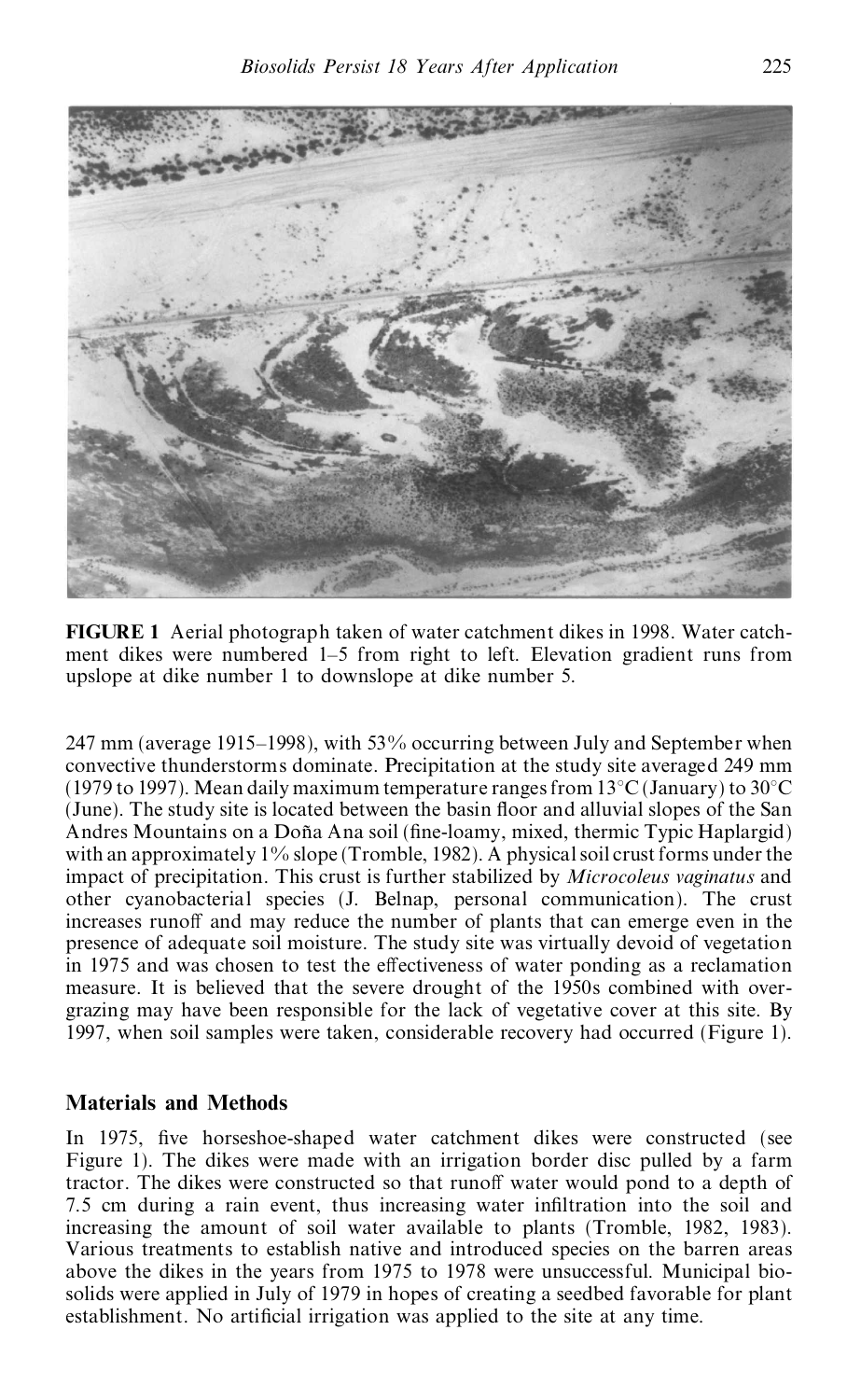|                                   |                           |                     |                               |                              |                                |                                                    |                        | composition of Sommers (1977) sludge analysis ( $n = 36$ ) for aerobically digested biosolids (Total amounts of biosolid recovered by depth are reported at the bottom of the table.) |                       |                              |
|-----------------------------------|---------------------------|---------------------|-------------------------------|------------------------------|--------------------------------|----------------------------------------------------|------------------------|---------------------------------------------------------------------------------------------------------------------------------------------------------------------------------------|-----------------------|------------------------------|
|                                   | soil surface<br>Recovered |                     | $0-2.5$ cm depth<br>Recovered |                              | $2.5-10$ cm depth<br>Recovered |                                                    | Las Cruces (1996-99)   |                                                                                                                                                                                       | Sommers data          |                              |
| Component                         | mg $\mathrm{kg}^{-1}$     | $\frac{5}{6}$       | mg $\mathrm{kg}^{-1}$         | $\frac{6}{6}$                | $\rm{mg}$ $\rm{kg}^{-1}$       | $\frac{1}{2}$                                      | $mg \ kg^{-1}$         | $\frac{6}{6}$                                                                                                                                                                         | mg $\mathrm{kg}^{-1}$ | $\frac{1}{2}$                |
| Zinc                              | 1321.33                   |                     | 1093.33                       |                              | 845.17                         |                                                    | 701.14                 |                                                                                                                                                                                       | 1800                  |                              |
| Phosphorus                        |                           |                     |                               |                              |                                |                                                    |                        |                                                                                                                                                                                       |                       |                              |
|                                   |                           | $\frac{1.77}{0.42}$ |                               | $1.3$<br>$0.52$<br>$4.8$     |                                | $\begin{array}{c} 1.03 \\ 0.69 \\ 4.5 \end{array}$ |                        | $2.39$<br>$0.315$                                                                                                                                                                     |                       | $21$<br>$21$<br>$32$<br>$32$ |
|                                   |                           |                     |                               |                              |                                |                                                    |                        |                                                                                                                                                                                       |                       |                              |
| Magnesium<br>Calcium<br>Manganese | 337.17                    |                     | 277.5<br>8054.5               |                              | 332.34<br>8166.83              |                                                    |                        |                                                                                                                                                                                       |                       |                              |
| Iron                              | 7969.67                   |                     |                               |                              |                                |                                                    | 247<br>83,007.7<br>520 |                                                                                                                                                                                       | 10,000<br>000101      |                              |
|                                   | 786.17                    |                     | 603.83                        |                              | 485.84                         |                                                    |                        |                                                                                                                                                                                       |                       |                              |
| Copper<br>Sodium                  |                           | 0.06                |                               |                              |                                |                                                    |                        |                                                                                                                                                                                       |                       |                              |
| Potassium                         |                           | $0.32$<br>$2.69$    |                               | 0.43<br>0.43<br>0.43<br>0.43 |                                | 0.06<br>0.58<br>1.79<br>30.99                      |                        | ರೆ ಸೆ ಸ್ಪ<br>೦೦ ಊ್ಲೆ<br>೦೦ ಊ್ಲೆ                                                                                                                                                       |                       | 00482<br>00488               |
| Nitrogen                          |                           |                     |                               |                              |                                |                                                    |                        |                                                                                                                                                                                       |                       |                              |
| <b>Prganic matter</b>             |                           | 35.81               |                               |                              |                                |                                                    |                        |                                                                                                                                                                                       |                       |                              |
|                                   |                           |                     | $\rm kg\ m^{-2}$              |                              | $\rm kg\ m^{-2}$               |                                                    |                        |                                                                                                                                                                                       |                       |                              |
| Biosolids                         |                           |                     | 0.052                         |                              | 0.166                          |                                                    |                        |                                                                                                                                                                                       |                       |                              |

**TABLE 1** Average chemical composition of remaining biosolids recovered in 1997 by depth for all 5 catchment dikes  $(n = 6$  per soil depth) **TABLE 1** Average chemical composition of remaining biosolids recovered in 1997 by depth for all 5 catchment dikes (*n* = 6 per soil depth) compared to current (1996–1999) anaerobically digested biosolids from the Las Cru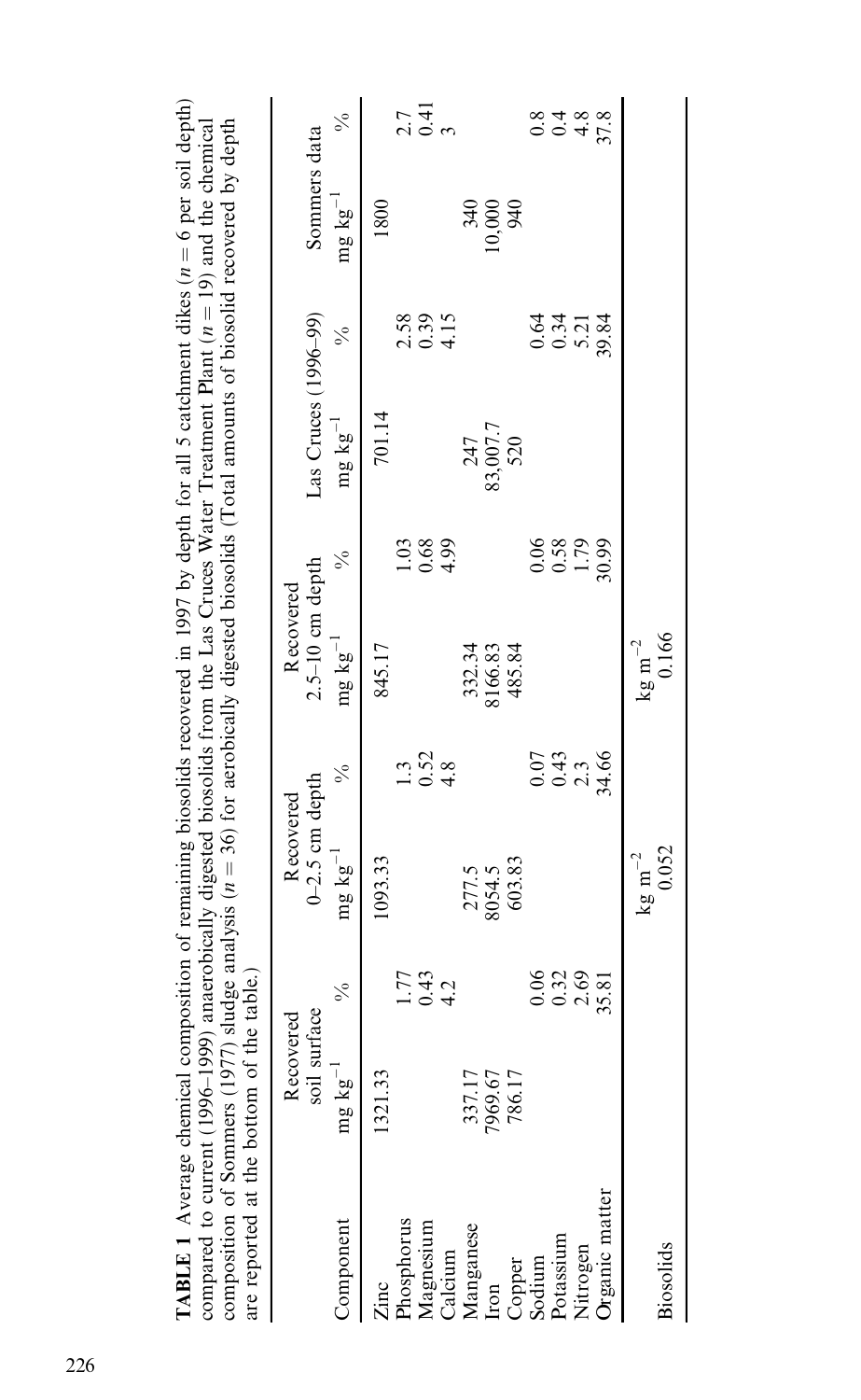



The municipal biosolids obtained from the Las Cruces Water Treatment Plant were aerobically digested, activated sewage sludge that was air-dried on concrete pads before being trucked to the site. The initial nutrient composition of material applied in 1979 was not available but median values for aerobically digested sludge from an average of 36 treatment plants (Sommers, 1977) are included in Table 1 for reference. Data from the anaerobic digesters currently used by Las Cruces Water Treatment Plant from 1996–1999 ( $n = 19$ ) are also included in Table 1 for reference.

The biosolids amendment was applied to the water catchment dikes in July of 1979 (see Figure 2). One 2.7  $m<sup>3</sup>$  truckload of sludge was spread behind four dikes. A fifth dike received two truckloads. Sludge was evenly spread by rake and then incorporated to a depth of less than 15 cm with a disc. This corresponds to a general application rate of 0.40 to 0.89 kg m<sup>-2</sup> based on a bulk density of 500 kg m<sup>-3</sup>. Application rate varied inversely with dike area. The area of each dike was calculated using ArcView software (Environmental Systems Research Institute, Inc. 1999). Due to repeated structural failure of the dikes during heavy rain events and lack of seeded plant establishment, this experiment was abandoned after 1979.

#### *Soil Sampling and Analysis*

Soils from the catchment dike area were sampled in February of 1997. Transects were laid out to perpendicularly bisect the water catchment dikes. Soil samples were taken at 0.5, 1, 2, and 5 m and at 5 m intervals thereafter on both sides of each dike  $(n = 377)$ . The dikes and sample points were mapped using a Topcon 302D total station in radial surveying mode. The points were later downloaded to a PC to provide *x* and *y* coordinate values. At each sample point, three  $0-2.5$  cm soil cores and three 2.5-10 cm deep cores were collected. The soil cores for each point were composited by depth  $(n = 754)$ .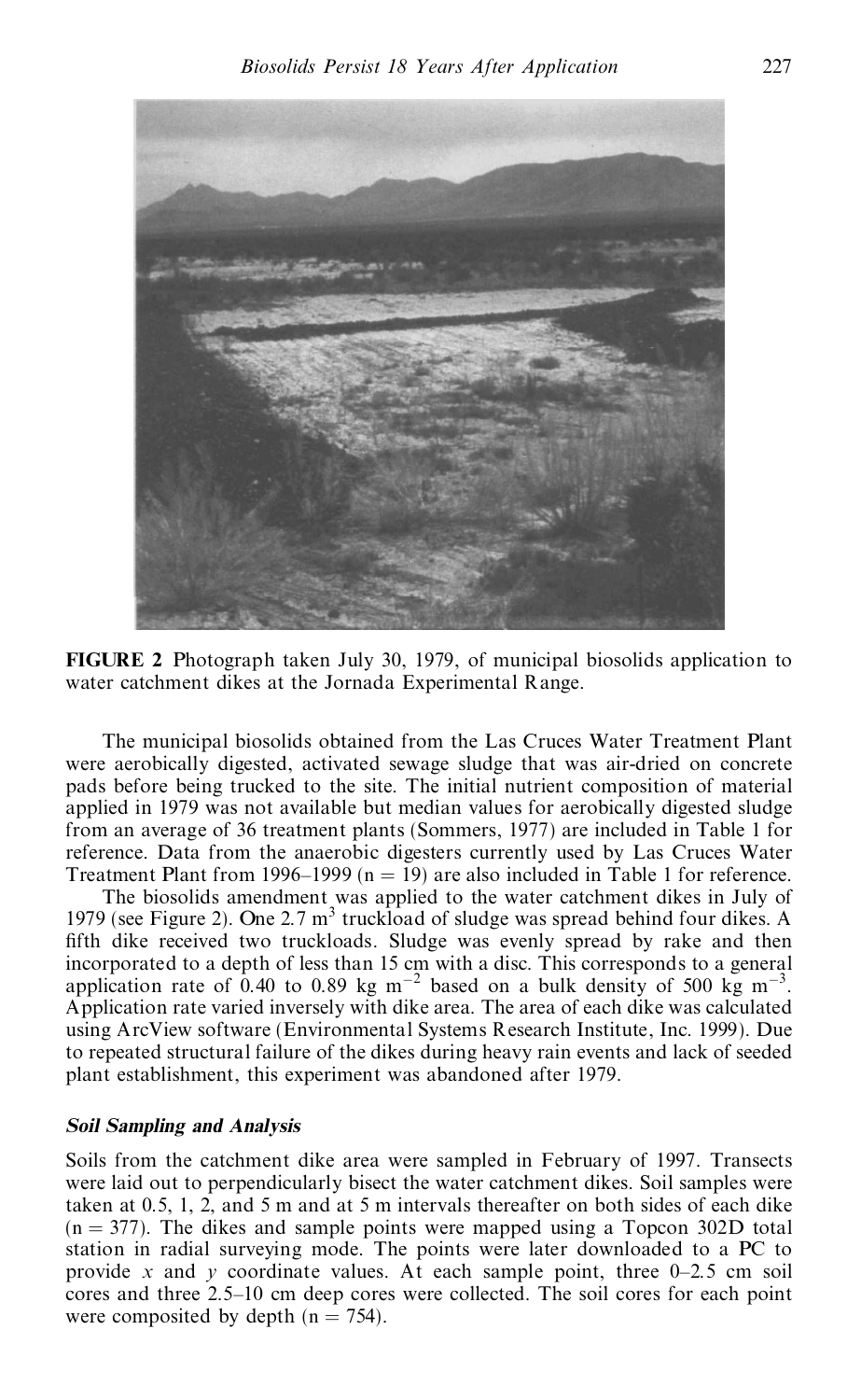Composited soil samples were taken to a laboratory where they were air dried and then screened with a 2-mm sieve. All biosolid aggregates 2 mm and larger in diameter were removed from each soil sample and weighed. After weighing, biosolids removed from soilsamples were composited by depth. Mineral composition of the samples was quantified using standard methods by the Soil Water and Air Testing Laboratory at New Mexico State University in Las Cruces, New Mexico. Biosolid recovery was calculated based on surface area behind each dike. The Point Kriging feature of the Spatial Analyst extension of ArcView software was used to generate a spatial map based on sampled points (Environmental Systems Research Institute, Inc., 1999).

# **Results**

## *Biosolid Persistence*

After 18 years, an average of 32% (SE  $=$  4.9%) of the biosolids applied were recovered as aggregates larger than 2 mm in diameter from the top 10 cm of soil to which they were applied. Most of this material was recovered from below the soil surface; few biosolid aggregates were still apparent on the soil surface in 1997. Surface biosolids were only encountered in 5 of the 377 sample points shown in Figure 3 and accounted for less than  $1\%$  of the material recovered. Biosolid concentration in the soil was highly variable, both within and among dikes (Figure 3). Correlation analysis showed a strong linear relationship (Pearson's correlation  $= 0.85$ ) between amount applied and amount recovered from behind each dike (Figure 4). A large portion of the original application of biosolids remained over the entire area regardless of the dike in which it was applied. There was no correlation between vegetative cover and biosolid recovery (Pearson's correlation  $= -0.08$ ).

## *Biosolid Characteristics*

Biosolid aggregates recovered from the site in 1997 were stable when submerged in water and remained intact even in a  $0.5\%$  solution of sodium hexametaphosphate (a dispersing agent). Ash accounted for 66% of the material remaining in the soil. Calcium, nitrogen, iron, and phosphorus were the primary constituents of the ash (Table 1). Calcium, nitrogen, iron, and phosphorus also represent the top four mineral constituents of sludge now produced by the anaerobic digesters currently used by the city of Las Cruces (Table 1). Mineral concentrations were similar in the biosolids collected from the two soil depths and at the soil surface (Table 1). The C: N ratio for the aerobically digested biosolids in Sommers (1977) is 6:1, while the  $C: N$  ratio for the 18-year-old Las Cruces sludge is  $8:1$ .



**FIGURE 3** Estimated amount of remaining biosolids ( $kg \text{ m}^{-2}$ ).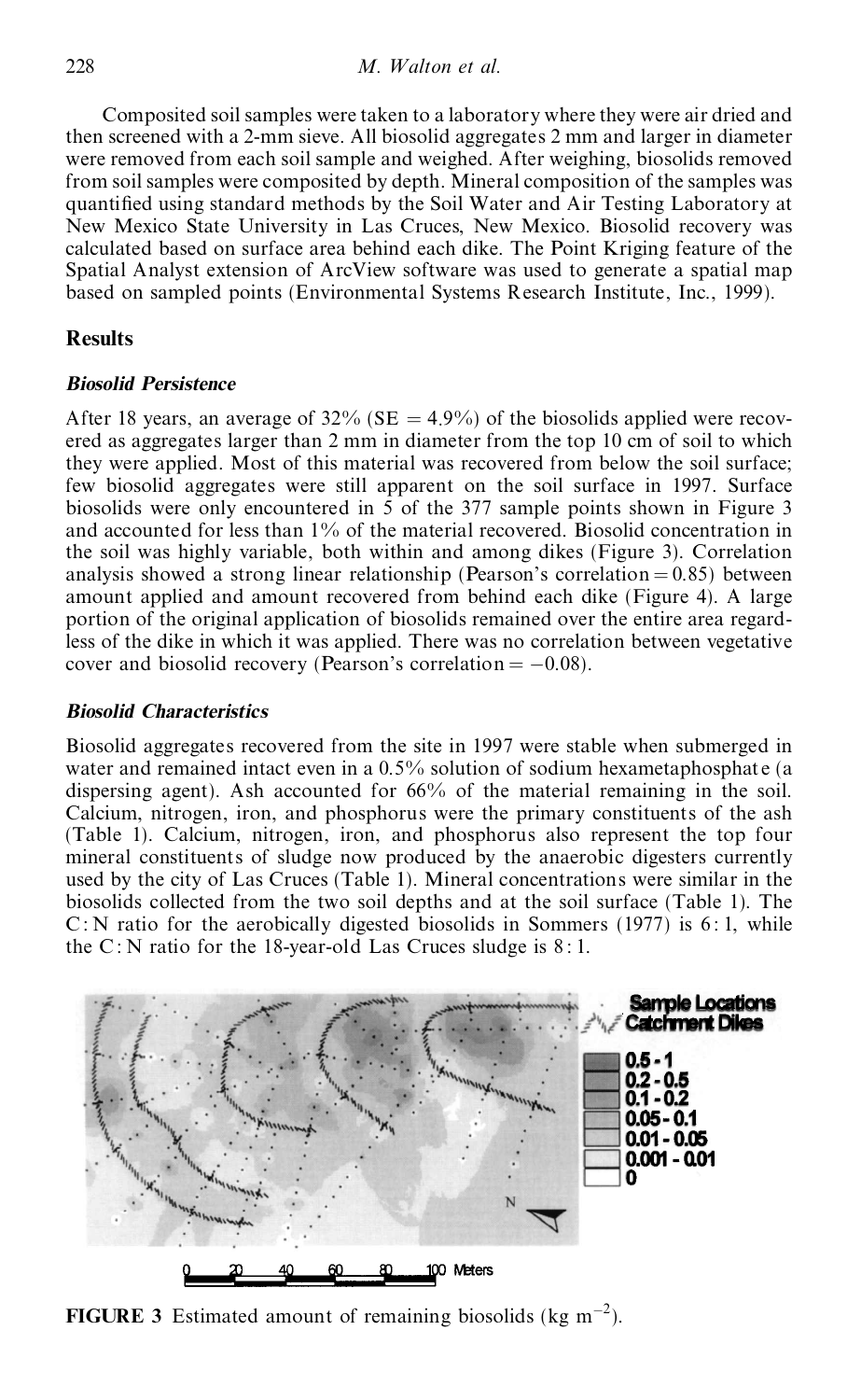

**FIGURE 4** Relationship between mass of biosolid applied and recovered for each of the five dikes. Regression based on a zero intercept.

### **Discussion**

#### *Minimum Estimate of Biosolid Persistence*

The persistence of biosolids for 18 years after a single application was not antici pated. The entire area has an average of 32% of the initial biosolid amount remaining. This estimate is conservative as only large  $(>2$  mm) aggregates were recovered from the soil, sampling was limited to the surface 10 cm, and no attempt was made to quantify material which was redistributed outside the area to which it was applied. Smaller aggregates were visible in soil samples and could represent a substantial additional amount of material that was not recovered. Biosolid amounts were higher in the  $2.5$  to 10 cm soil cores than in the  $0-2.5$  cm cores (Table 1). Although no material was observed at greater depths, it is possible that some bio solid was mechanically incorporated more than 10 cm deep and biological processes may have taken it even deeper.

Incorporation of the biosolids into the soil would have destroyed soil surface crusts and exposed the area to erosion. There is a high level of overland flow across these landscapes. It is known that the dikes were breached during storm events. These events could have carried some material off site. Wind erosion could also have resulted in loss of material from the site. The soils at the site are highly erodible when not stabilized by microbiotic crusts. The only biosolid material left at the surface in 1997 was in depressions where it was protected from redistribution by wind.

Vegetation establishment and biosolid decomposition show no correlation with each other (Pearson's  $= -0.08$ ). The lack of a positive correlation supports the assumption that the material remaining in the soil has little effect on plant growth under these conditions. The lack of a negative or positive correlation indicates that vegetation establishment and subsequent changes in the soil environment did not appear to affect the decomposition rate.

Comparisons with published data on typical ash content of aerobically digested sludge indicate that decomposition of the biosolids at this site is occurring slowly (Table 1; Sommers, 1977). Digested biosolids have a low C : N ratio (usually less than 10) (Gilmour, Clark, and Sigua, 1985; Lerch et al., 1992; Qiao and Ho, 1997;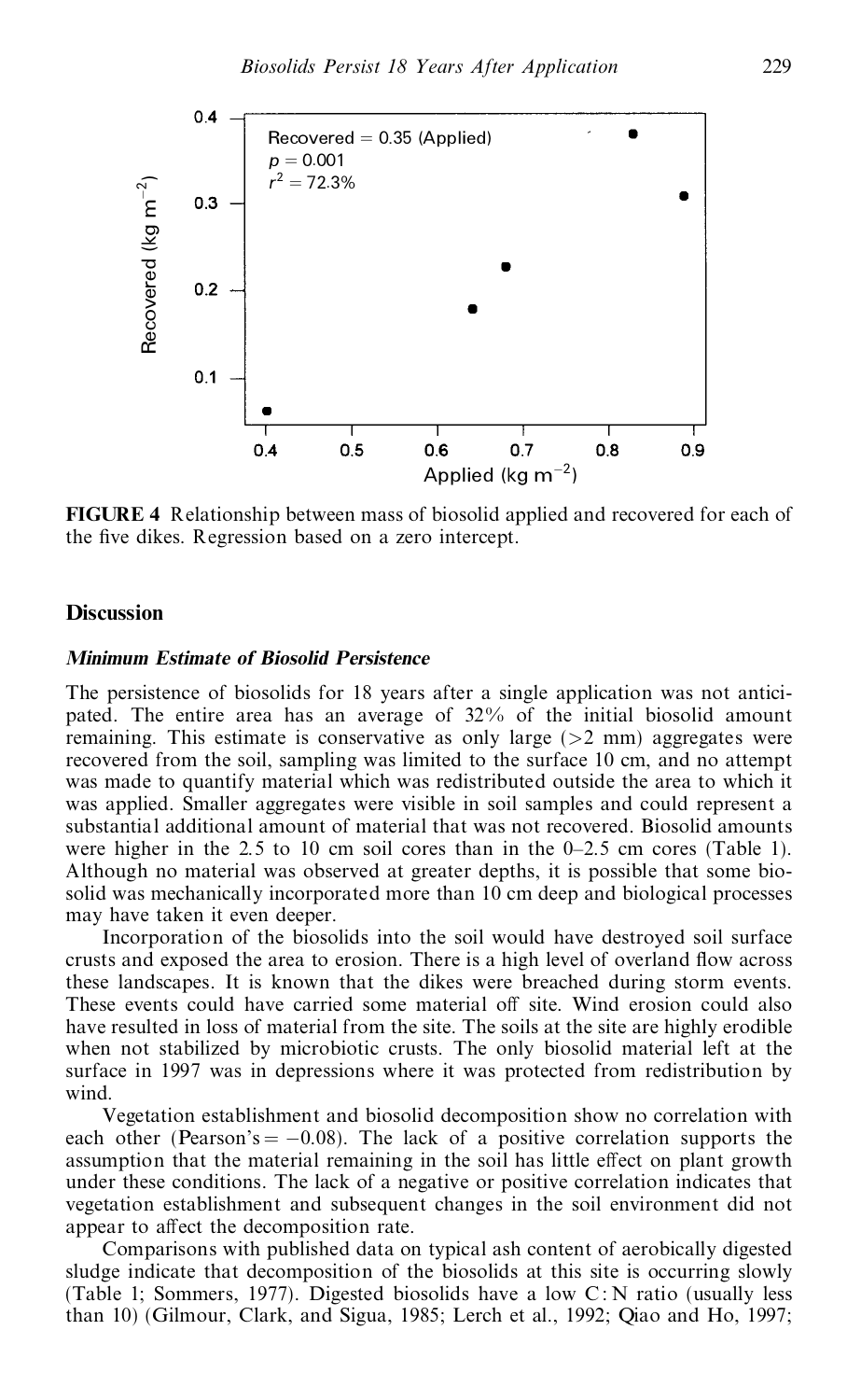Terry et al., 1979). The small amount of readily digestible organic carbon makes digested biosolids unsuitable for rapid decomposition (Ajwa and Tabatabai, 1994; Qiao and Ho, 1997; Spinosa, Mininni, and Brunetti, 1987). The assumed increase in the C : N ratio of recovered material  $(8:1)$  relative to that reported for initial composition  $(6:1)$  by Sommers (1977) suggests that carbon in biosolids is relatively resistant to decomposition in this environment. It is also possible that some N mineralization occurred.

The substantial amount of biosolids remaining in this area is attributed to the nature of the initial biosolids' composition. The biosolids were aerobically digested prior to application; therefore the nutrients in the sludge were primarily those retained within the microbial cell walls. Many readily available nutrients are assumed to have been removed or immobilized in the digestion process.

#### *Environmental Conditions*

For decomposition to occur, a suite of environmental conditions must be met. Moisture, pH, temperature,  $O_2$  level, and initial biosolid substrate content all factor into the decomposition rate (Ajwa and Tabatabai, 1994; Boyle, 1990; McKinley and Vestal, 1985; Terry et al., 1979). Lab studies generally overestimate field decomposition rates because they are usually conducted under optimum conditions (Gilmour and Gilmour, 1980). Moisture content of the soil and of the sludge itself is also important for decomposition (Boyle, 1990; McKinley and Vestal, 1985; Spinosa et al., 1987). Moisture and temperature have to be within optimal ranges at the same time in order for rapid decomposition to occur (Ajwa and Tabatabai, 1994).

Comparable semiarid rangeland biosolid studies were completed under some what different environmental conditions, including temperature and timing and amount of precipitation (Whitford et al., 1989; Aguilar et al., 1994; Fresquez et al., 1990; Pierce et al., 1998; Benton and Wester, 1998). Unfortunately, none of these reports include decomposition rate estimates.

Although biosolid application studies in arid and semiarid lands do not report decomposition rates, most address the effect of the biosolid treatment on the plant community (Aguilar et al., 1994; Benton and Wester, 1998; Fresquez et al., 1990; Pierce et al., 1998). In contrast to the Jornada study in which there was little evidence of short-term, direct effects on plant establishment, most of these studies found that biosolid application had a positive impact on plant community composition or production. For example, in the Upper Rio Puerco Watershed, Fresquez and others (1990) report a change in the plant community structure following biosolid application. At application rates of 2.25 to 4.5 kg m<sup>-2</sup>, there were reported decreases in total plant density, species richness and plant species diversity measured over a four-year period. However, the net result of biosolid addition was favorable for the plant community as blue grama (*Bouteloua gracilis* Lag. ex Steud.), an important perennial forage grass, increased in aboveground biomass and density in relation to broom snakeweed (*Gutierrezia sarothrae* Britton & Rusby), an invasive, unpalatable plant. The increase in available nutrients, primarily nitrogen, as a result of the biosolid application was used to explain the shift in the plant community. Pierce and colleagues (1998) report an increase in aboveground biomass of perennial forage grasses at application rates of 1.0 to 2.5 kg  $m^{-2}$  two years following biosolid application, but in a year with higher than average precipitation. At the Sevilleta National Wildlife Refuge, there was no significant difference in aboveground biomass and vegetative cover following 2.0 or 4.5 kg  $m^{-2}$  biosolid addition, except when there was a period of adequate precipitation (Aguilar et al., 1994). Benton and Wester (1998) report that biosolid application in the dormant season has a positive effect on plant growth.

In the Rio Puerco Watershed in west-central New Mexico, Whitford and others (1989) reported no measurable beneficial effects on net production and activity of soil biota after applying 0.1 kg m<sup> $-2$ </sup> of municipal biosolids to rangeland plots. White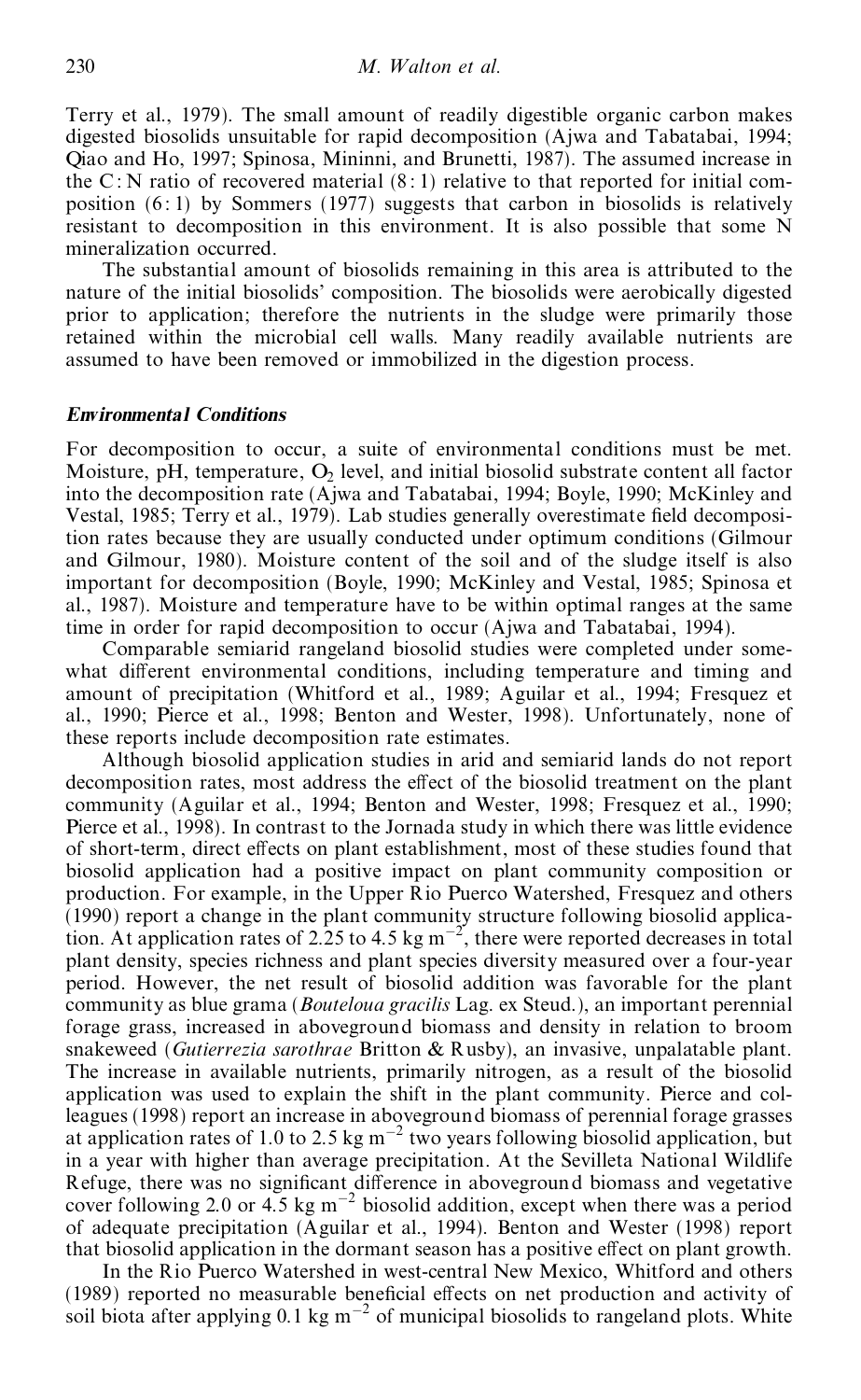and colleagues (1997) documented chemical changes in the soil over an 8-year period following the application of 2.25, 4.5 and 9.0 kg  $\text{m}^{-2}$  of biosolids to research plots. At this site, biosolids were not incorporated into the soil and any visible biosolids were physically removed before sampling the soil. Results show that nearly all of the soil chemical properties were approaching values of the untreated soil after eight years. However, nitrogen mineralization rates remained significantly higher in the two higher application treatments nine years after application.

Based on a review of these studies, it is hypothesized that the apparent lack of significant plant establishment at this site in the first four years after application may be due to a lack of appropriate weather conditions. Plant establishment in this ecosystem is episodic and relatively rare, as illustrated by relatively low success rates in seeding trials reported by Ethridge and others (1997). It is further hypothe sized that the lack of a correlation between subsequent perennial plant establishment (as indicated by current patterns) and biosolid concentration in the soil may be due to the fact that by the time establishment occurred, most of the readily available nutrients probably already had been lost.

At the Jornada Experimental Range, the rainy season occurs in the summer months. Although there may be adequate moisture at this time, soil temperatures can be much higher than the optimum range for decomposition (mean daily maximum is  $30^{\circ}$ C in June). Microbial systems generally cannot operate when temperatures rise above a certain range  $(35-45^{\circ}C)$  (McKinley and Vestal, 1985). At other times of the year, temperature may be in the optimum range, but moisture is limiting.

In other studies where irrigation was applied to biosolid amendment treatments in semiarid grasslands, biosolids did not persist as visible, stable aggregates (McCaslin, personal communication based on study published in McCaslin et al., 1987; Whitford, personal communication based on study published in Whitford et al., 1989).

# **Conclusions**

Much of what is known about decomposition rates and the effects of biosolid amendments is based on laboratory studies. Many of the existing field studies were completed under different environmental conditions, including mine spoils and mesic agricultural systems. Field studies in arid and semiarid rangeland eco systems all lasted less than 10 years, and most were less than 5 years in duration. Information obtained from these studies is useful, but cannot be interpreted to mean that land application of biosolids will have positive effects on all arid and semiarid ecosystems.

If biosolids are to be extensively applied to western rangelands, there is a need for data from long-term studies on biosolid decomposition in arid and semiarid lands under natural conditions. Results from this study indicate that significant quantities of biosolids may persist for over 15 years in these environments. Longterm studies conducted under natural conditions need to be considered before undertaking large-scale application of municipal biosolids to semiarid and arid rangelands, particularly if repeated applications are to be made.

#### **References**

- Aguilar, R., S. R. Loftin, T. J. Ward, K. A. Stevens, and J.R. Gosz. 1994. Sewage sludge application in semi-arid grasslands: Effects on vegetation and water quality. *Technical Completion Report.* New Mexico Water Resources Research Institute, Las Cruces, New Mexico.
- Ajwa, H. A., and M. A. Tabatabai. 1994. Decomposition of different organic materials in soils. *Biology* and *Fertility* of *Soils* 18:175–182.
- Anderson, T. H., and K. H. Domsch. 1989. Ratio of microbial biomass carbon to organic carbon in arable soils. *Soil Biology and Biochemistry* 21:471–479.